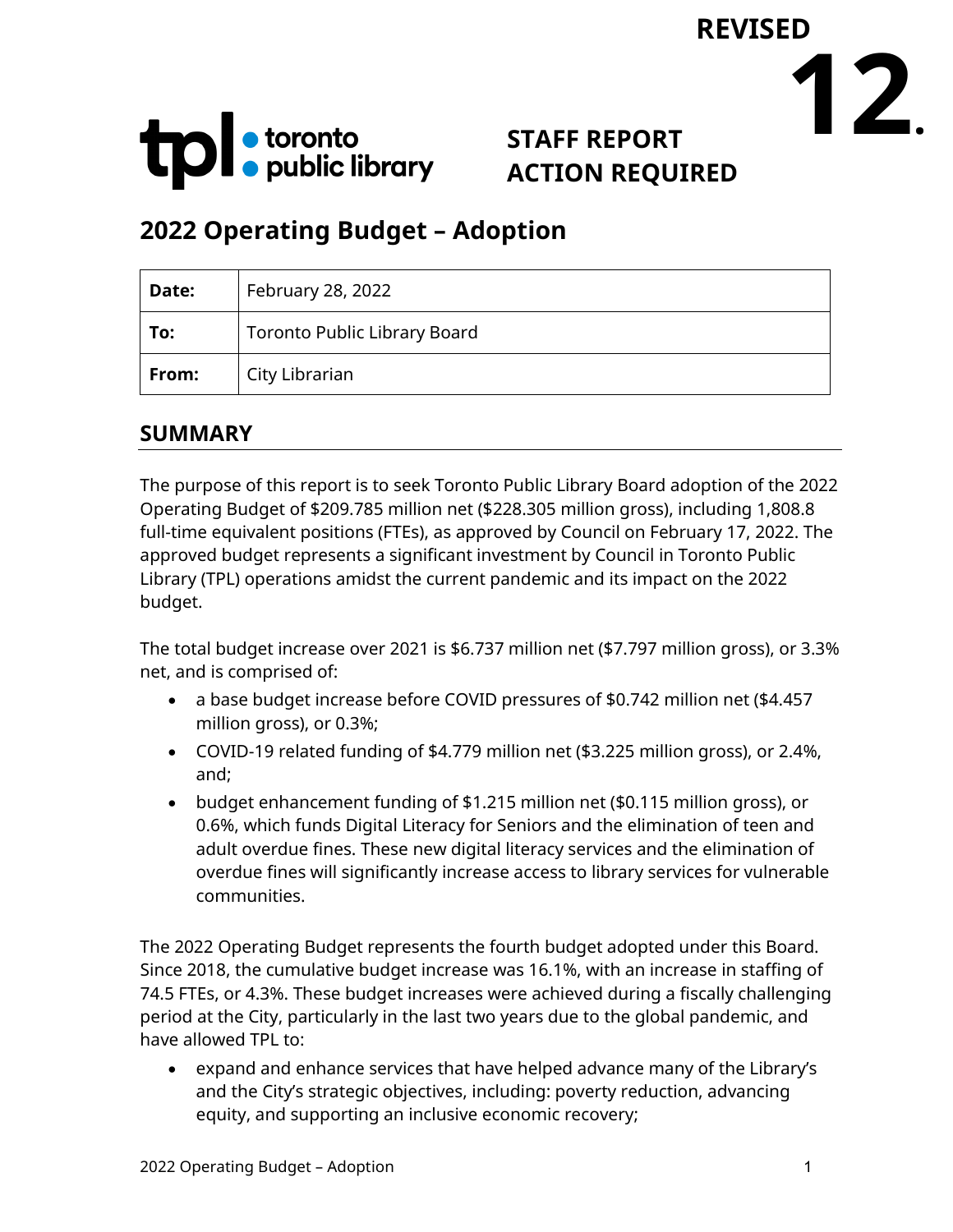- increase open hours and expand youth hubs
- make progress on TPL's digital strategy and service modernization, and;
- advance capital project planning and branch expansions.

Council also approved the reinstatement of annual cost of living adjustment (COLA) increases for City non-union staff at a rate commensurate with COLA increases for unionized staff. Because TPL follows the City's non-union compensation plan, similar annual COLA increases for TPL non-union staff are being recommended, starting with 1% for 2022, which is also consistent with the 2022 wage increase in TPL's collective agreement.

### **RECOMMENDATIONS**

#### **The City Librarian recommends that the Toronto Public Library Board:**

- 1. adopts the Council-approved 2022 Operating Budget of \$209.785 million net (\$228.305 million gross), which includes 1,808.8 full-time equivalent positions; and
- 2. approves the reinstatement of annual cost of living adjustment (COLA) increases for non-union staff at a rate consistent with the City's annual COLA increases for non-union staff, commencing with a 1% increase for 2022, as approved by Council.

### **FINANCIAL IMPACT**

The Council-approved 2022 Operating Budget is \$209.785 million net (\$228.305 million gross), which is comprised of base budget increase before COVID pressures of \$0.742 million net (\$4.457 million gross), or 0.3%, COVID-19 related funding of \$4.779 million net (\$2.104 million gross), or 2.4%, and budget enhancement funding of \$1.215 million net (\$0.115 million gross), or 0.6%, which partially funds the elimination of teens and adults overdue fines, as detailed in Attachment 1 and summarized below in Table 1.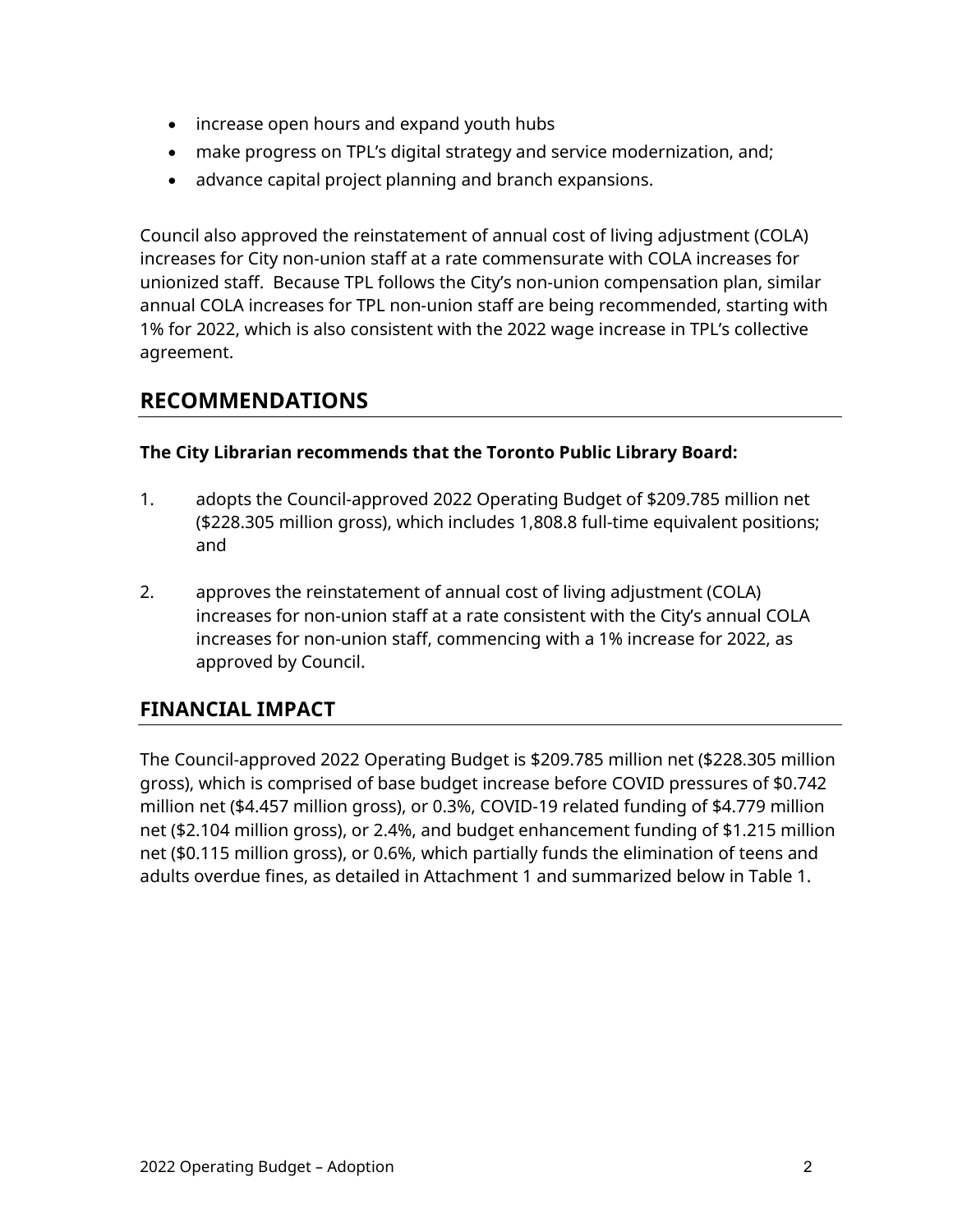|                                                | <b>Staffing</b> | <b>GROSS</b> | <b>REVENUE</b> | <b>NET</b> |               |  |  |
|------------------------------------------------|-----------------|--------------|----------------|------------|---------------|--|--|
|                                                | <b>FTEs</b>     | (\$M)        | (\$M)          | (\$M)      | $\frac{9}{6}$ |  |  |
| 2021 Council-approved Operating Budget         | 1,787.8         | 220.508      | 17.460         | 203.048    |               |  |  |
| Recurring base budget pressures                | 19.0            | 1.852        | (0.114)        | 1.965      | 0.9%          |  |  |
| Reinstatement of services                      |                 | 4.710        |                | 4.710      | 2.3%          |  |  |
| Reversal of 2021 COVID funding                 |                 | (2.104)      | 3.828          | (5.933)    | $-2.9%$       |  |  |
| Base budget increase before COVID pressures    | 19.0            | 4.457        | 3.715          | 0.742      | 0.3%          |  |  |
| 2022 COVID budget pressures                    |                 | 3.225        | (1.554)        | 4.779      | 2.4%          |  |  |
| Base budget increase including COVID pressures |                 | 7.682        | 2.161          | 5.522      | 2.7%          |  |  |
| <b>Base budget including COVID pressures</b>   | 1,806.8         | 228.190      | 19.620         | 208.570    | 2.7%          |  |  |
| <b>Budget enhancements</b>                     |                 |              |                |            |               |  |  |
| Teens & adults overdue fines elimination       |                 |              | (1.100)        | 1.100      | 0.5%          |  |  |
| Digital Literacy for Seniors                   | 2.0             | 0.115        |                | 0.115      | 0.1%          |  |  |
|                                                | 2.0             | 0.115        | (1.100)        | 1.215      | 0.6%          |  |  |
| <b>Total budget increase</b>                   | 21.0            | 7.797        | 1.061          | 6.737      | 3.3%          |  |  |
| 2022 Council-approved Operating Budget         | 1,808.8         | 228.305      | 18.520         | 209.785    | 3.3%          |  |  |
|                                                |                 |              |                |            |               |  |  |

**Table 1: 2022 Operating Budget Summary**

The cost of a 1% COLA for non-union staff, for 2022 and retroactive to January 1, is estimated at \$0.155 million, and this is included in the Council-approved 2022 Operating Budget.

The Director, Finance and Treasurer has reviewed this financial impact statement and agrees with it.

# **DECISION HISTORY**

At its meeting on October 25, 2021, the Board approved a [2022 Operating Budget](https://www.torontopubliclibrary.ca/content/about-the-library/pdfs/board/meetings/2021/oct25/14-2022-operating-budget-submission-combined.pdf)  [Submission](https://www.torontopubliclibrary.ca/content/about-the-library/pdfs/board/meetings/2021/oct25/14-2022-operating-budget-submission-combined.pdf) of \$208.570 million net (\$228.190 million gross), which represented a \$5.522 million (\$7.682 million net), or 2.7%, net increase over the 2021 budget and was comprised of:

- 1.1 a base budget increase of \$0.742 million net (\$4.457 million gross) or 0.3%, before 2022 COVID-19 pressures;
- 1.2 COVID-19 related budget increases of \$4.779 million net (\$3.225 million gross) or 2.4%; and
- 1.3 budget enhancement requests totalling \$1.411 million net (\$0.311 million gross) or 0.7%, comprised of: teen and adult overdue fines elimination (\$1.100 million net and gross); Digital Literacy for Seniors (\$0.206 million net and gross, including 2.0 positions) and Community Librarians Outreach (\$0.104 million net and gross, including 2.0 positions).

At its meeting on January 24, 2022, the Board reviewed the [2022 Operating Budget –](https://www.torontopubliclibrary.ca/content/about-the-library/pdfs/board/meetings/2022/jan24/19-2022-operating-budget-city-staff-recommended-combined.pdf)  [City Staff Recommended](https://www.torontopubliclibrary.ca/content/about-the-library/pdfs/board/meetings/2022/jan24/19-2022-operating-budget-city-staff-recommended-combined.pdf) which supported the Board's requested base budget of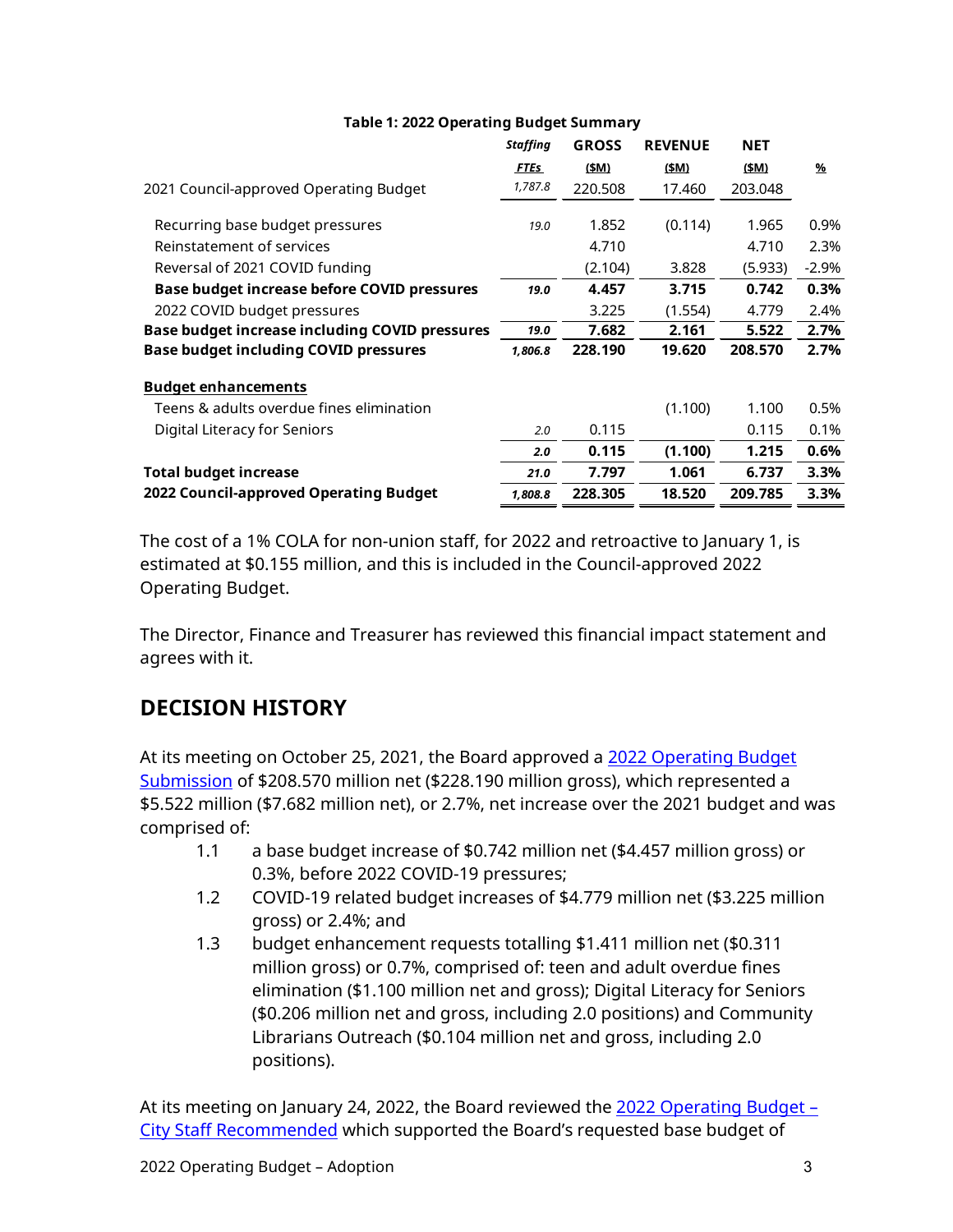\$208.570 million net (\$228.190 million gross). This represents a \$5.522 million net (\$7.682 million gross) increase, or 2.7%, over the 2021 Operating Budget and is comprised of a base budget increase of \$0.742 million net (\$4.457 million gross), or 0.3%, before 2022 COVID-19 pressures and COVID-19 related budget pressures of \$4.779 million net, (\$3.225 million gross), or 2.4%. The City Staff recommended budget included only partial funding for the elimination of overdue fines for teens and adults, leaving \$0.500 million unfunded, and did not include funding for the Digital Literacy for Seniors and Community Librarians Outreach Board-requested budget enhancements. The Board adopted a recommendation to request Council to consider funding for these important initiatives.

# **COMMENTS**

#### **Budget Committee – February 7, 2022 Final Wrap Up**

At the final wrap up meeting on February 7, 2022, Budget Committee received a [communication](https://www.toronto.ca/legdocs/mmis/2022/bu/comm/communicationfile-144686.pdf) from the Library Board requesting additional funding for, and emphasizing the importance of, the funding shortfall for teen and adult overdue fines elimination, Community Librarians Outreach and Digital Literacy for Seniors budget enhancements, which was not included in the City Staff Recommended 2022 Operating Budget.

Budget Committee recommended to Executive Committee a 2022 Operating Budget of \$209.170 million net (\$228.190 million gross), which was unchanged from the City Staff recommended budget.

#### **Executive Committee – February 11, 2022**

On February 11, 2022, the Executive Committee endorsed a 2022 Operating Budget of \$209.170 million net (\$228.190 million gross), which was unchanged from the Budget Committee recommended budget.

#### **City Council – February 17, 2022**

On February 17, 2022, City Council approved the [TPL 2022 Operating Budget](http://app.toronto.ca/tmmis/viewAgendaItemHistory.do?item=2022.EX30.2) of \$209.785 million net (\$228.305 million gross), which is comprised of the Executive Committee recommended budget plus additional funding to fund the teen and adult overdue fines elimination (\$0.500 million net) and the Digital Literacy for Seniors (\$0.115 million net, including 2.0 FTEs) budget enhancements.

Funding for the Community Librarians Outreach budget enhancement was not approved.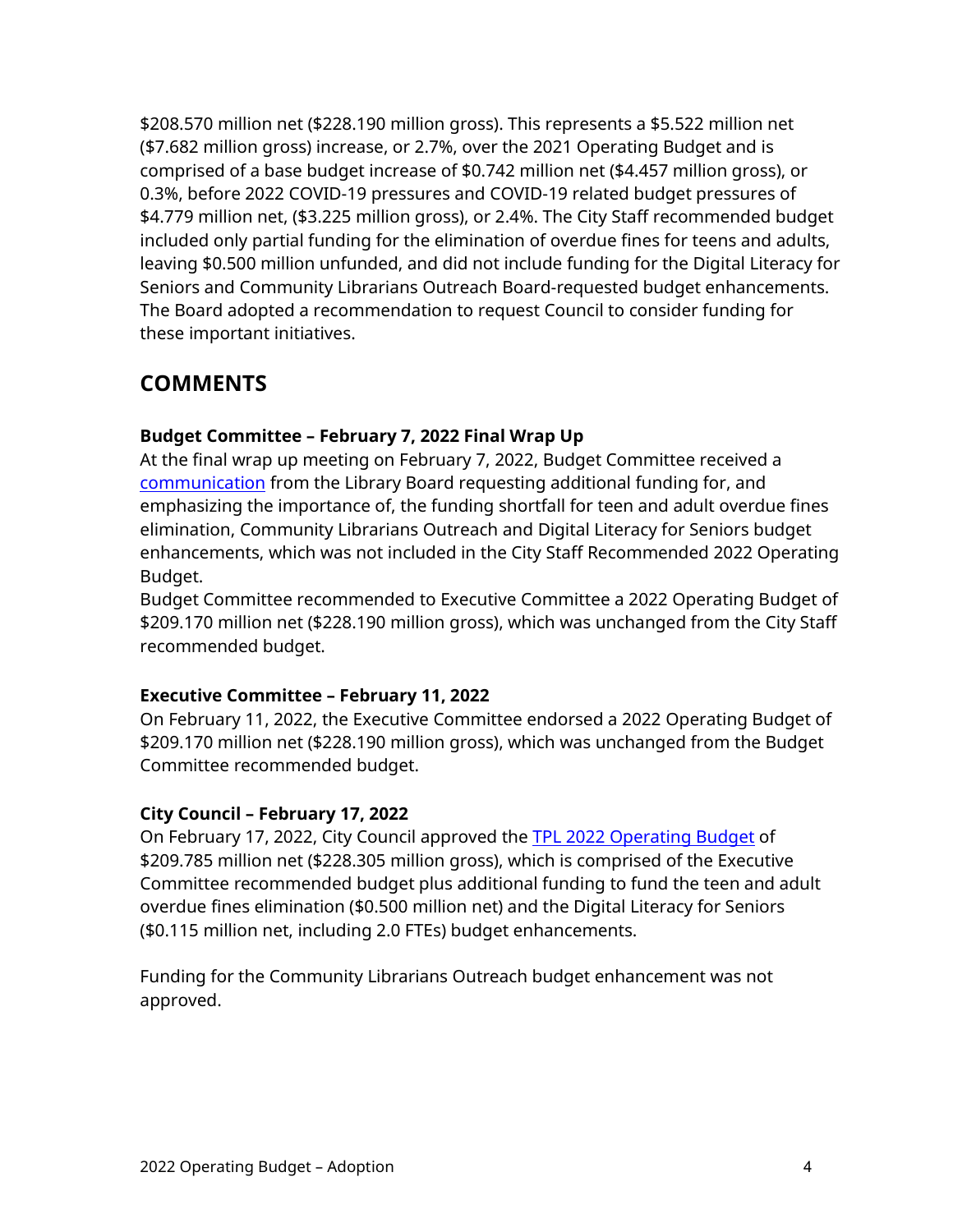|                                                | Council<br><b>Approved Budget</b> |         | <b>Board Approved</b><br><b>Submission</b> |         | <b>Difference</b> |      |  |
|------------------------------------------------|-----------------------------------|---------|--------------------------------------------|---------|-------------------|------|--|
|                                                |                                   |         |                                            |         |                   |      |  |
|                                                | NET (\$M)                         | %       | NET (\$M)                                  | %       | NET (\$M)         | %    |  |
| <b>Approved</b>                                |                                   |         |                                            |         |                   |      |  |
| 2021 Council-approved Operating Budget         | 203.048                           |         | 203.048                                    |         |                   |      |  |
| Recurring base budget pressures                | 1.965                             | 0.9%    | 1.965                                      | 0.9%    |                   |      |  |
| Reinstatement of services                      | 4.710                             | 2.3%    | 4.710                                      | 2.3%    |                   |      |  |
| Reversal of 2021 COVID funding                 | (5.933)                           | $-2.9%$ | (5.933)                                    | $-2.9%$ |                   |      |  |
| Base budget increase before COVID pressures    | 0.742                             | 0.3%    | 0.742                                      | 0.3%    |                   |      |  |
| 2022 COVID budget pressures                    | 4.779                             | 2.4%    | 4.779                                      | 2.4%    |                   |      |  |
| Base budget increase including COVID pressures | 5.522                             | 2.7%    | 5.522                                      | 2.7%    |                   |      |  |
| <b>Base budget including COVID pressures</b>   | 208.570                           | 2.7%    | 208.570                                    | 2.7%    |                   |      |  |
| <b>Budget enhancements</b>                     |                                   |         |                                            |         |                   |      |  |
| Teens & adults overdue fines elimination       | 1.100                             | 0.5%    | 1.100                                      | 0.5%    |                   |      |  |
| Digital Literacy for Seniors (Note 1)          | 0.115                             | 0.1%    | 0.206                                      | 0.1%    | 0.091             | 0.0% |  |
|                                                | 1.215                             | 0.6%    | 1.306                                      | 0.6%    | 0.091             | 0.0% |  |
| <b>Total budget increase</b>                   | 6.737                             | 3.3%    | 6.828                                      | 3.3%    | 0.091             | 0.0% |  |
| <b>Total 2022 Operating Budget</b>             | 209.785                           | 3.3%    | 209.876                                    | 3.3%    | 0.091             | 0.0% |  |
| <b>Not Approved</b>                            |                                   |         |                                            |         |                   |      |  |
| <b>Budget enhancement</b>                      |                                   |         |                                            |         |                   |      |  |
| Community Librarians Outreach                  |                                   |         | 0.104                                      | 0.1%    | 0.104             | 0.1% |  |
|                                                |                                   |         | 0.104                                      | 0.1%    | 0.104             | 0.1% |  |
| <b>Total</b>                                   | 209.785                           | 3.3%    | 209.981                                    | 3.4%    | 0.196             | 0.1% |  |

#### **Table 2: Comparison of Council Approved Budget and Board Approved Submission**

Note 1: The difference between the Council-approved budget and the Board-approved submission for the Digital Literacy for Seniors service enhancement is due to a delayed implementation (beginning in September 2022) for this service.

At the meeting, Council also approved the reinstatement of annual COLA increases for City non-union staff at a rate commensurate with COLA increases for unionized staff. Because TPL follows the City's non-union compensation plan, similar annual COLA increase for TPL non-union staff are being recommended, starting with 1% for 2022, which is also consistent with the 2022 wage increase in TPL's collective agreement.

#### **Approved 2022 Operating Budget**

TPL's 2022 Operating Budget of \$209.785 million net (\$228.305 million gross), represents a \$6.737 million net (\$7.797 million gross), or 3.3%, increase over the 2021 budget and supports an economic recovery as part of the City's recovery initiatives; provides affordable, accessible and resilient digital supports as a public service; and advances equity in the city and workplace, all of which aligns with TPL's strategic plan.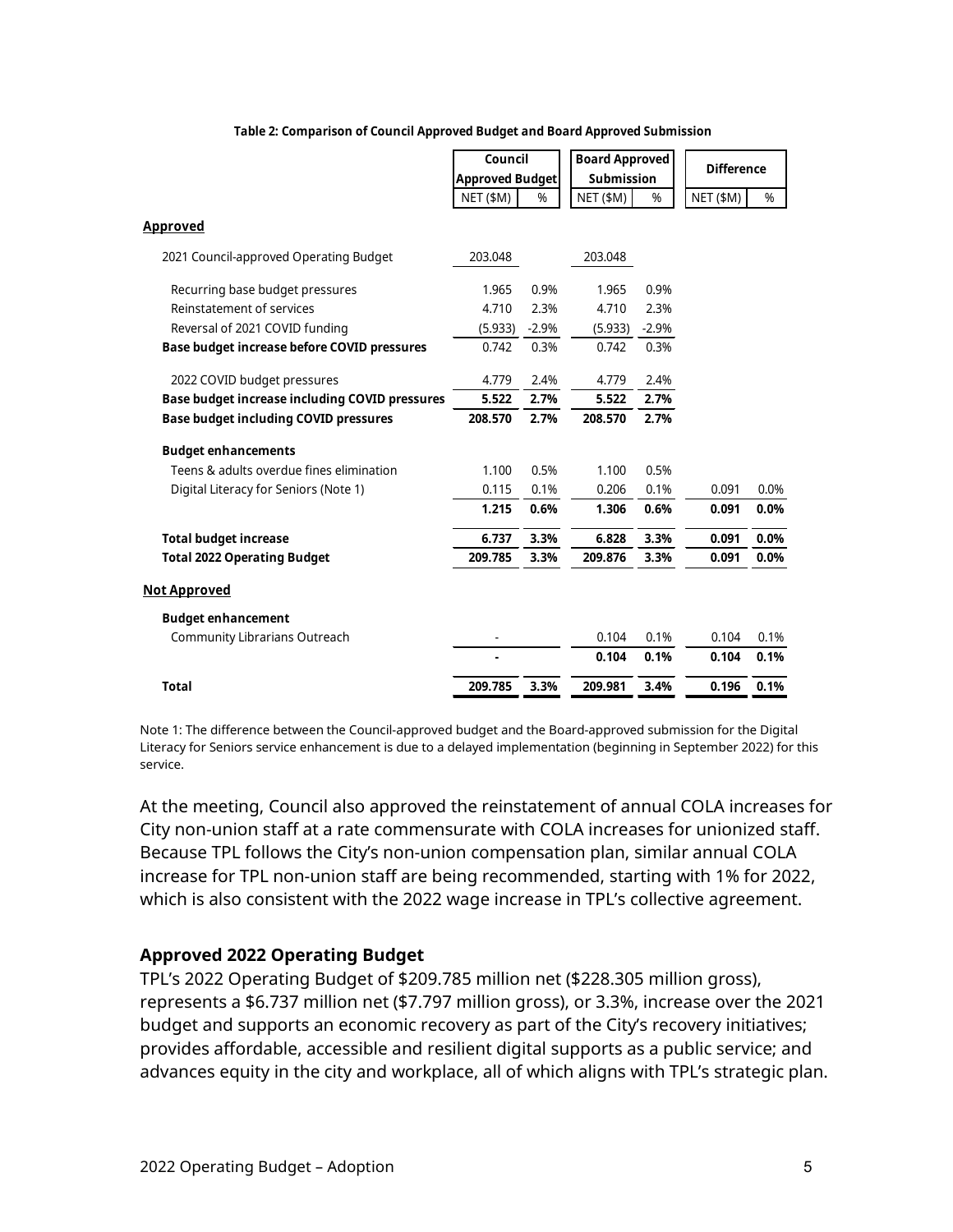#### *2022 Operating Base Budget before COVID pressures*

TPL's base budget increase of \$0.742 million net (\$4.457 million gross), or 0.3%, is adequate to meet salary and benefit cost of living adjustments as outlined in the collective agreement, further TPL's modernization initiatives and reinstates services and service levels to pre-COVID levels while also providing for budgetary offsets to reduce net pressures, excluding COVID-19 impacts.

#### *2022 COVID budget pressures*

COVID-19 has had significant impacts on TPL operations in 2021, and it is expected that many budget pressures will continue in 2022. TPL's COVID-19 budget pressures total \$4.779 million net (\$3.225 million gross), or 2.4%, as TPL continues to reinstate full services while ensuring all health and safety precautions are available for staff and customers. The COVID-related budget pressures are considered temporary and reported separately to the City so that they can seek support from other levels of government. As the COVID-19 funding is not part of the base budget, the impact of the pandemic on TPL's 2022 budget will continue to be monitored and once again addressed as part of the 2023 budget submission.

#### **Operating Budget Achievements**

The 2022 Operating Budget represents the fourth budget adopted under this Board and there have been significant achievements over this period.

#### *Budget increase*

The cumulative budget increase has been 16.1%, which compares favourably to the cumulative inflation rate of 9.6%, especially considering the fiscal issues faced by the City over the period, including a significant "structural deficit" made much more challenging by the COVID-19 pandemic. These budget increases have helped advance key City strategies, including Toronto Newcomer Strategy, Toronto Poverty Reduction Strategy, Toronto Seniors Strategy 2.0, Toronto Strong Neighbourhood Strategy 2020 and Toronto Youth Equity Strategy, as well as TPL's Strategic Plan (2020-2024): *Vital to Toronto – Building Success, Resilience and Well-Being for our City*.

#### *Service enhancements*

Since 2018, City Council has approved approximately \$8.6 million of funding which allows TPL to expand and enhance services and advance a number of TPL strategic objectives while supporting many of the City of Toronto's key strategies, including the Poverty Reduction Strategy. The service enhancements include:

- the addition of 14 youth hubs, primarily in Neighbourhood Improvement Areas, along with increase of 5,538 open hours annually, representing an average of an additional day and a half of service at 8 Neighbourhood branches with youth hubs;
- increased Sunday service by 3,377 open hours annually with introduction or expansion of Sunday service at 29 branches with representing a 72% increase to Sunday service hours;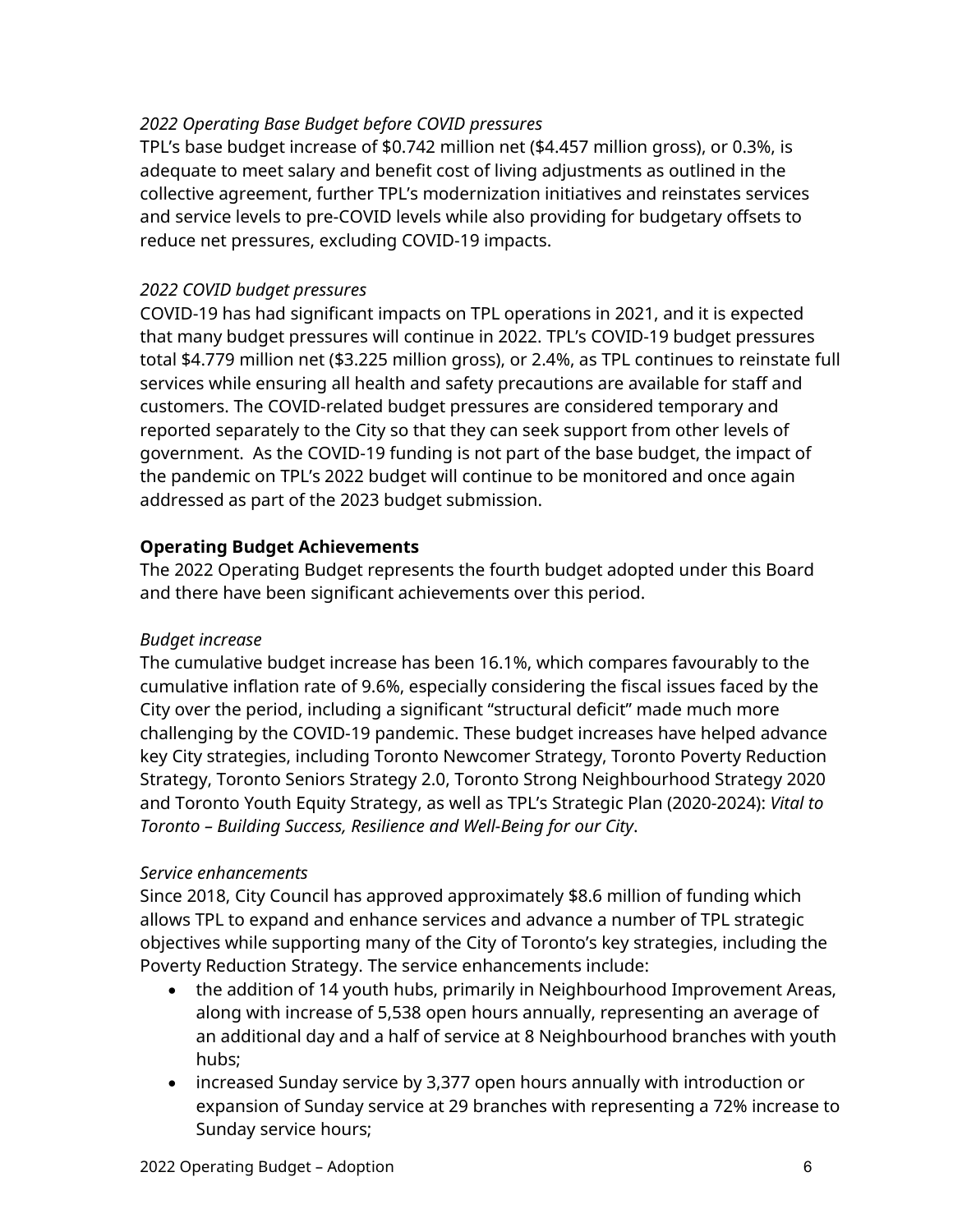- funding for Internet Wi-Fi hotspot lending program which allows loaning of 1,000 hot spots to customers in high-needs neighbourhoods;
- the elimination of all overdue fines, which removes a significant barrier for accessing TPL services, especially for vulnerable customers; and
- an eLearning initiative, a Digital Safety & Literacy program and Digital Literacy for Seniors.

#### *Staffing*

Since 2018, TPL has added 74.5 FTEs which represents a 4.3% increase to staffing and is comprised of: 36 new librarian positions to support the youth hub expansion and its associated increase in open hours; 15.5 FTEs to support branches which have undergone renovations, expansions, and/or increased open hours; and the balance of 23.0 FTEs to support the advancement of the digital strategy, service modernization and capital projects.

#### *Open Hours*

Since 2018, TPL has added approximately 9,045 annual open hours of service through the Sunday hours expansion and Open Hours – Youth Hubs. Approximately 50,000 open hours of service remain to be funded to fully achieve the Open Hours Plan which represents a nearly 18% increase to current service hours. Future budget submissions will include additional requests for open hours.

### **CONCLUSION**

The Council-approved 2022 Operating Budget allows the Library to maintain service levels, enhance digital literacy supports for seniors, and fully eliminate overdue fines with the elimination of teen and adult overdue fines. This goes a long way toward improving equity and access to library services.

The approved budget represents a significant investment by Council in TPL operations amidst the current pandemic. The impact of the pandemic on TPL's 2022 budget will continue to be monitored.

# **CONTACT**

Larry Hughsam; Director, Finance & Treasurer; Tel: 416-397-5946; Email: **hughsam@tpl.ca** 

Howard Balter; Manager, Budget & Financial Reporting; Tel: 416-393-7003; Email: [hbalter@tpl.ca](mailto:hbalter@tpl.ca)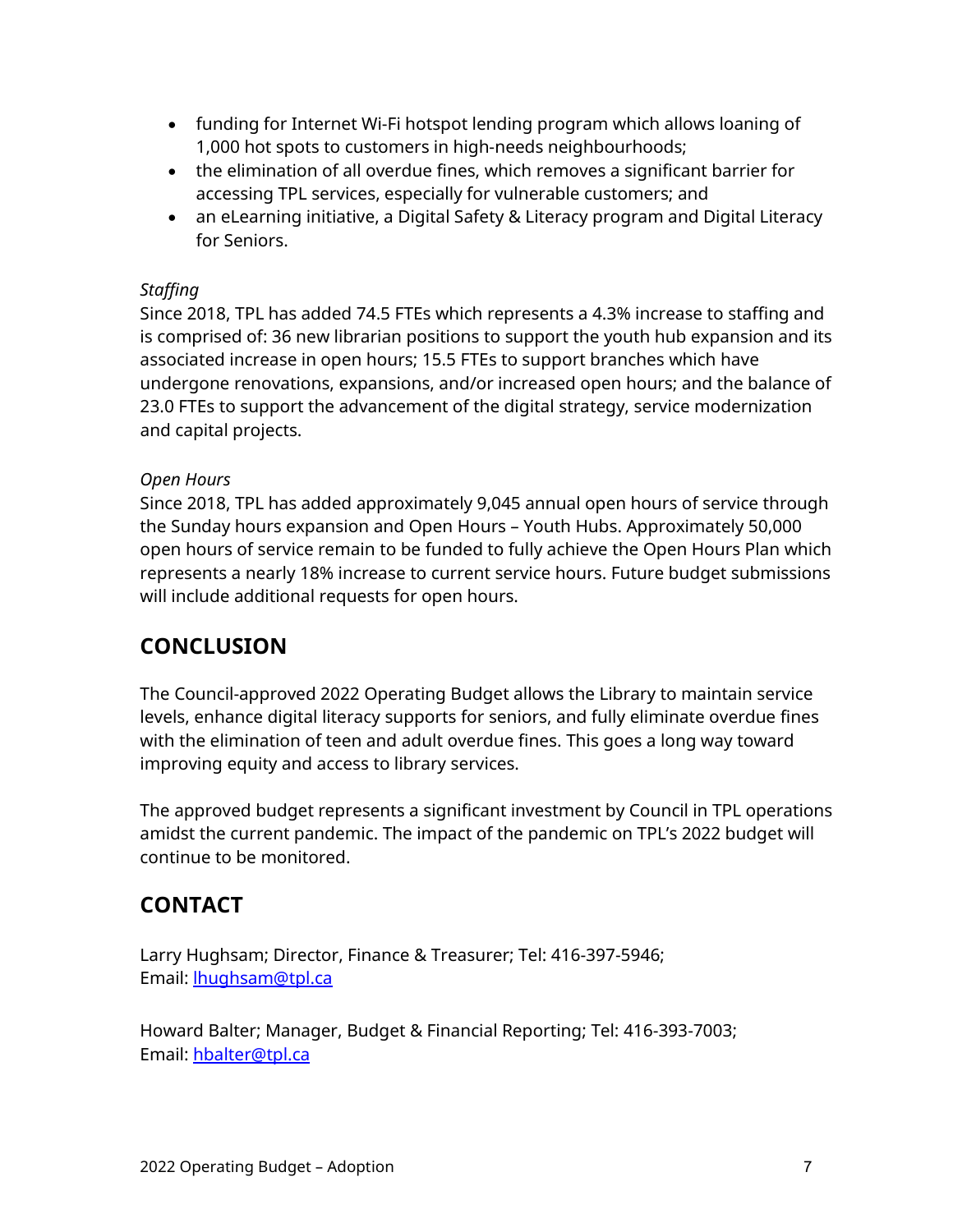### **SIGNATURE**

Vickery Bowles City Librarian

# **ATTACHMENTS**

\_\_\_\_\_\_\_\_\_\_\_\_\_\_\_\_\_\_\_\_\_\_\_\_\_\_\_\_\_\_\_

Attachment 1: Council Approved 2022 Operating Budget and 2023-2024 Outlook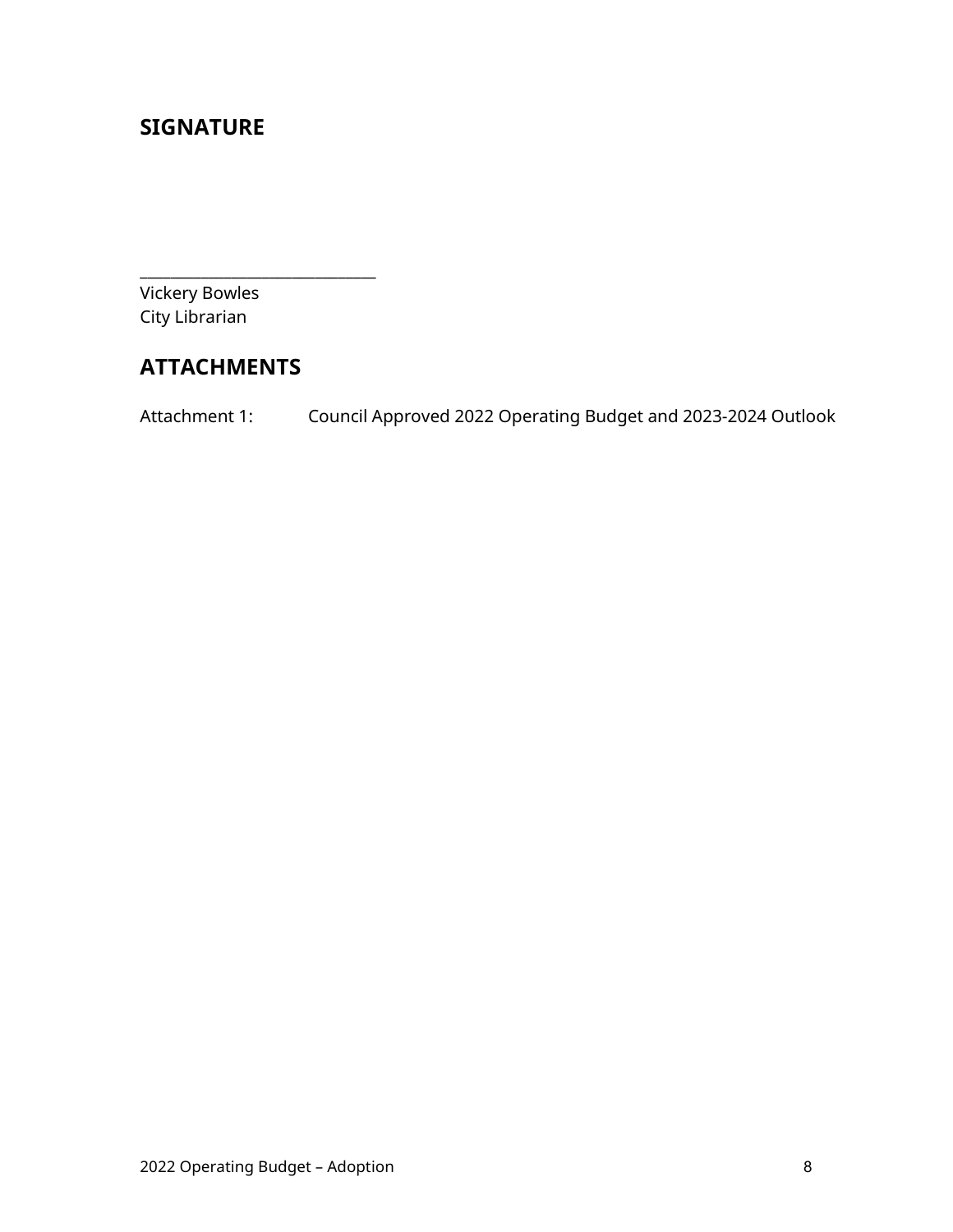**Attachment 1**

#### **TORONTO PUBLIC LIBRARY**

#### **COUNCIL APPROVED 2022 OPERATING BUDGET AND 2023-2024 OUTLOOK**

|                |                                                                             |                          |                          | 2022                     |                                   |                    |                          | 2023                              |              |                          | 2024           |              |
|----------------|-----------------------------------------------------------------------------|--------------------------|--------------------------|--------------------------|-----------------------------------|--------------------|--------------------------|-----------------------------------|--------------|--------------------------|----------------|--------------|
|                |                                                                             | <b>Staffing</b>          | <b>GROSS</b>             | <b>REVENUE</b>           | <b>NET</b>                        |                    | <b>Staffing</b>          | <b>NET</b>                        |              | <b>Staffing</b>          | <b>NET</b>     |              |
|                |                                                                             | <b>FTEs</b>              |                          | \$Ms                     |                                   | %                  | <b>FTEs</b>              | \$Ms                              | %            | <b>FTEs</b>              | \$Ms           | %            |
|                | 2021 Council Approved Budget                                                | 1,787.8                  | 220.508                  | 17.460                   | 203.048                           |                    | 1,808.8                  | 209.785                           |              | 1,825.3                  | 220.505        |              |
|                | <b>Base Budget Pressures</b>                                                |                          |                          |                          |                                   |                    |                          |                                   |              |                          |                |              |
|                | 1 Salary and Benefits cost of living adjustments                            | L,                       | 1.851                    |                          | 1.851                             | 0.8%               |                          | 2.259                             | 1.1%         |                          | 2.257          | 1.0%         |
|                | Prior Year - Council Approval                                               |                          |                          |                          |                                   |                    |                          |                                   |              |                          |                |              |
| $\overline{2}$ | <b>Children's Fines Elimination</b>                                         |                          |                          | (0.300)                  | 0.300                             | 0.1%               |                          |                                   |              |                          |                |              |
|                | <b>Economic Increases</b>                                                   |                          |                          |                          |                                   |                    |                          |                                   |              |                          |                |              |
| 3              | Contracted services                                                         |                          | 0.987                    |                          | 0.987                             | 0.5%               |                          | 1.037                             | 0.5%         |                          | 1.089          | 0.5%         |
| 4              | Library materials                                                           |                          | 0.536                    | 0.107                    | 0.429                             | 0.2%               |                          | 0.440                             | 0.2%         |                          | 0.451          | 0.2%         |
| 5              | Supplies, services & rent                                                   |                          | 0.190                    |                          | 0.190                             | 0.1%               |                          | 0.188                             | 0.1%         |                          | 0.200          | 0.1%         |
| 6              | <b>Utilities</b>                                                            |                          | 0.091                    |                          | 0.091                             | 0.0%               |                          | 0.250                             | 0.1%         |                          | 0.265          | 0.1%         |
| 7              | <b>Contribution to Fleet Reserve</b>                                        |                          | 0.012<br>1.817           | 0.107                    | 0.012<br>1.710                    | 0.0%<br>0.8%       | $\overline{\phantom{a}}$ | 0.012<br>1.927                    | 0.0%<br>0.9% | $\tilde{\phantom{a}}$    | 0.013<br>2.017 | 0.0%<br>0.9% |
|                |                                                                             |                          |                          |                          |                                   |                    |                          |                                   |              |                          |                |              |
|                | <b>Base Budget Changes</b>                                                  |                          |                          |                          |                                   |                    |                          |                                   |              |                          |                |              |
| 8              | Digital Service Modernization                                               | 4.0                      | 0.233                    |                          | 0.233                             | 0.1%               | 3.0                      | 1.391                             | 0.7%         |                          | 1.000          | 0.5%         |
| 9              | Capital Projects Delivery Modernization                                     | 3.0<br>7.0               | 0.186<br>0.419           | 0.186<br>0.186           | $\overline{\phantom{a}}$<br>0.233 | 0.0%<br>0.1%       | 3.0                      | $\overline{\phantom{a}}$<br>1.391 | 0.0%<br>0.7% |                          | 1.000          | 0.5%         |
|                |                                                                             |                          |                          |                          |                                   |                    |                          |                                   |              |                          |                |              |
|                | <b>Operating Impact of Capital</b>                                          |                          |                          |                          |                                   |                    |                          |                                   |              |                          |                |              |
| 10             | Operating impact of capital                                                 | 12.0                     | 0.717                    |                          | 0.717                             | 0.4%               | 11.5                     | 1.396                             | 0.7%         |                          | 0.878          | 0.4%         |
|                | <b>Contribution to Asset Replacement Reserve</b>                            |                          |                          |                          |                                   |                    |                          |                                   |              |                          |                |              |
| 11             | Operating contribution to Fund TAMP capital                                 |                          | (0.400)                  |                          | (0.400)                           | $-0.2%$            |                          |                                   |              |                          |                |              |
| 12             | Contribution to Asset Replacement Reserve                                   |                          | 0.400                    |                          | 0.400                             | 0.2%               |                          | 1.000                             | 0.5%         |                          | 1.000          | 0.5%         |
|                |                                                                             | $\overline{\phantom{a}}$ | $\overline{\phantom{a}}$ | $\blacksquare$           |                                   | 0.0%               | $\overline{\phantom{a}}$ | 1.000                             | 0.5%         | $\overline{\phantom{a}}$ | 1.000          | 0.5%         |
|                | 2021 one-time COVID-related Base Budget Adjustments                         |                          |                          |                          |                                   |                    |                          |                                   |              |                          |                |              |
| 13             | Reversal of 2021 COVID pressures (janitorial, security, revenues)           |                          | (2.104)                  | 3.828                    | (5.933)                           | $-2.9%$            |                          |                                   |              |                          |                |              |
| 14             | Reversal of 2021 staff savings from phased reopening & VSP                  |                          | 4.710                    | $\overline{\phantom{a}}$ | 4.710                             | 2.3%               |                          |                                   |              |                          |                |              |
|                |                                                                             | $\overline{\phantom{a}}$ | 2.605                    | 3.828                    | (1.223)                           | $-0.6%$            |                          |                                   | 0.0%         | $\overline{\phantom{a}}$ |                | 0.0%         |
|                | <b>Balancing Actions &amp; Efficiencies</b>                                 |                          |                          |                          |                                   |                    |                          |                                   |              |                          |                |              |
| 15             | Vacancy Experience Impact                                                   |                          | (2.267)                  |                          | (2.267)                           | $-1.1%$            |                          | 1.893                             | 0.9%         |                          |                |              |
| 16<br>17       | Forgo 2021 library materials economic increase<br>Line by line efficiencies |                          | (0.536)<br>(0.150)       | (0.107)                  | (0.429)<br>(0.150)                | $-0.2%$<br>$-0.1%$ |                          |                                   |              |                          |                |              |
|                |                                                                             | $\sim$                   | (2.953)                  | (0.107)                  | (2.846)                           | $-1.4%$            | $\overline{\phantom{a}}$ | 1.893                             | 0.9%         | $\overline{\phantom{a}}$ | $\overline{a}$ | 0.0%         |
|                | <b>Base budget Increase, before COVID pressures</b>                         | 19.0                     | 4.457                    | 3.715                    | 0.742                             | 0.3%               | 14.5                     | 9.866                             | 4.7%         | $\overline{\phantom{a}}$ | 7.152          | 3.2%         |
|                |                                                                             |                          |                          |                          |                                   |                    |                          |                                   |              |                          |                |              |
| 18             | 2022 COVID Pressures<br>HVAC costs for MERV13 filter use                    |                          | 0.655                    |                          | 0.655                             | 0.3%               |                          |                                   |              |                          |                |              |
| 19             | Janitorial services & supplies                                              |                          | 0.650                    |                          | 0.650                             | 0.3%               |                          |                                   |              |                          |                |              |
| 20             | Guard services                                                              |                          | 2.000                    |                          | 2.000                             | 1.0%               |                          |                                   |              |                          |                |              |
| 21             | Reduction in venue costs and revenues                                       |                          | (0.080)                  | (0.650)                  | 0.570                             | 0.3%               |                          |                                   |              |                          |                |              |
| 22             | Reduction in other revenues                                                 |                          |                          | (0.904)                  | 0.904                             | 0.5%               |                          |                                   |              |                          |                |              |
|                | <b>2022 COVID Pressures</b>                                                 |                          | 3.225                    | (1.554)                  | 4.779                             | 2.4%               |                          |                                   | 0.0%         |                          |                | 0.0%         |
|                | 23 Base Budget Increase, including COVID pressures                          | 19.0                     | 7.682                    | 2.161                    | 5.522                             | 2.7%               | 14.5                     | 9.866                             | 4.7%         |                          | 7.152          | 3.2%         |
|                | 24 Council Approved 2022 Operating Base Budget                              | 1,806.8                  | 228.190                  | 19.620                   | 208.570                           | 2.7%               | 1,823.3                  | 219.651                           | 4.7%         | 1,825.3                  | 227.657        | 3.2%         |
|                |                                                                             |                          |                          |                          |                                   |                    |                          |                                   |              |                          |                |              |
|                | <b>Budget Enhancements</b>                                                  |                          |                          |                          |                                   |                    |                          |                                   |              |                          |                |              |
| 25             | Teens & adults overdue fines elimination                                    |                          |                          | (1.100)                  | 1.100                             | 0.5%               |                          | 0.300                             | 0.1%         |                          |                |              |
| 26             | Digital Literacy for Seniors                                                | 2.0                      | 0.115                    |                          | 0.115                             | 0.1%               | 2.0                      | 0.554                             | 0.3%         |                          |                |              |
|                |                                                                             | 2.0                      | 0.115                    | (1.100)                  | 1.215                             | 0.6%               | 2.0                      | 0.854                             | 0.4%         |                          |                |              |
|                | 27 Total Budget Increase                                                    | 21.0                     | 7.797                    | 1.061                    | 6.737                             | 3.3%               | 16.5                     | 10.720                            | 5.1%         | $\tilde{\phantom{a}}$    | 7.152          | 3.2%         |
|                | 28 Council Approved 2022 Operating Budget and 2023-2024 Outlook             | 1,808.8                  | 228.305                  | 18.520                   | 209.785                           | 3.3%               | 1,825.3                  | 220.505                           | 5.1%         | 1,825.3                  | 227.657        | 3.2%         |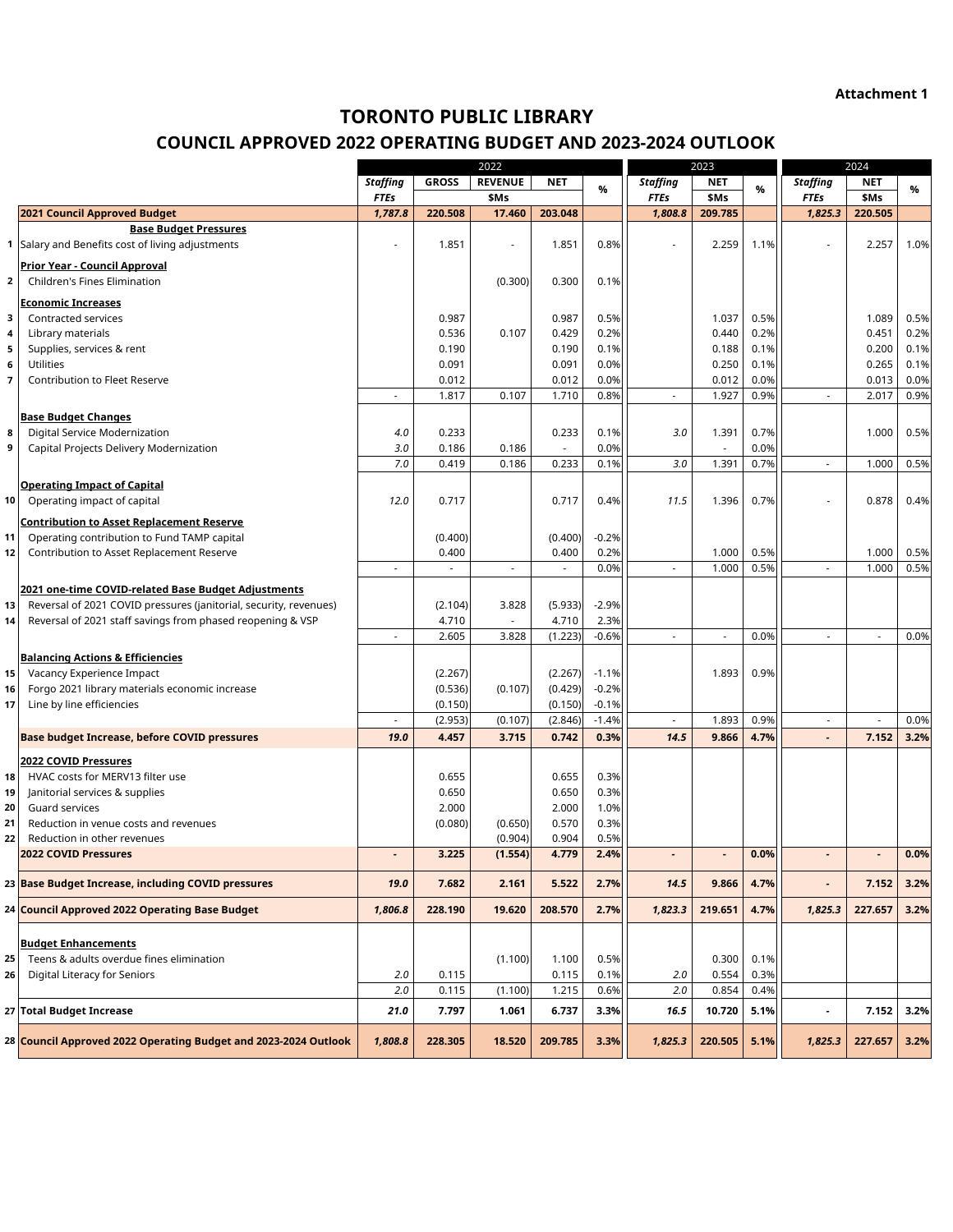# **2022 operating budget adoption** TPL Board meeting

February 28, 2022

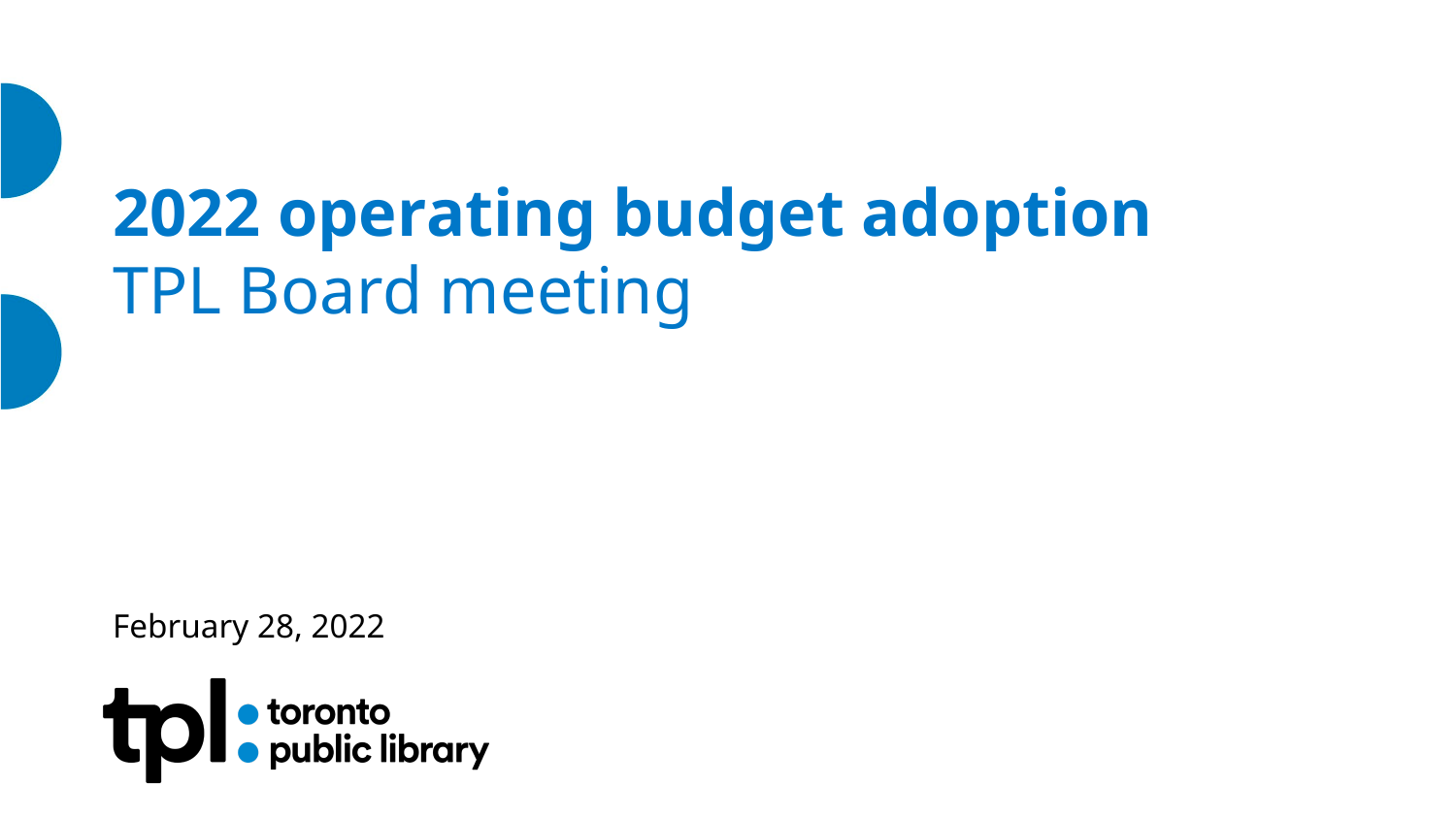# **2022 operating budget**

total budget: \$228.3 million 1,808.8 positions



**+** 21 positions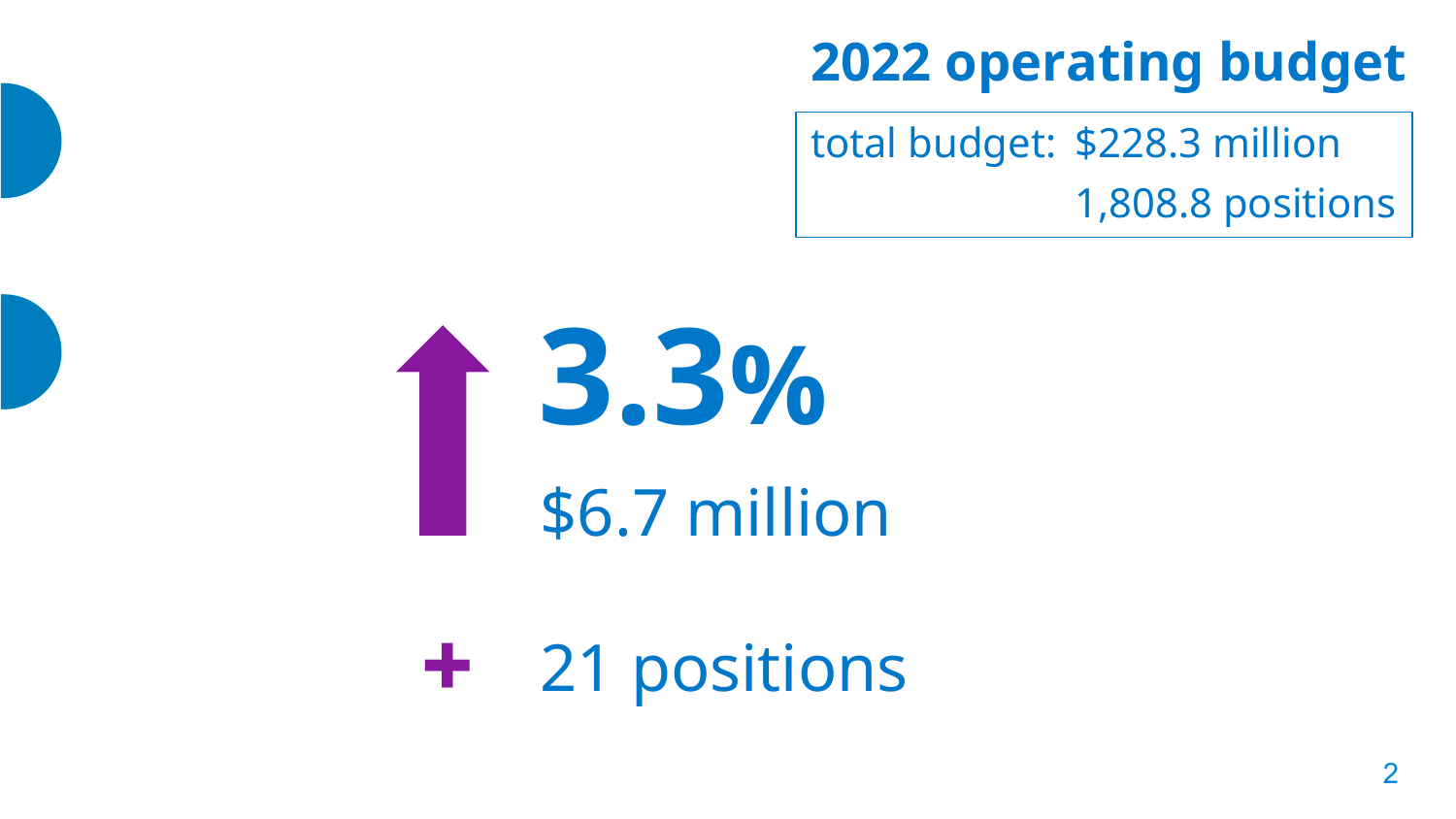# **2022 operating budget**

|                                                       |                        | <b>Council</b><br><b>Board Approved</b> |                   |          | <b>Not Approved</b> |          |  |
|-------------------------------------------------------|------------------------|-----------------------------------------|-------------------|----------|---------------------|----------|--|
|                                                       | <b>Approved Budget</b> |                                         | <b>Submission</b> |          |                     |          |  |
|                                                       | <b>NET (\$M)</b>       | %                                       | <b>NET (\$M)</b>  | <u>%</u> | <b>NET (\$M)</b>    | <u>%</u> |  |
| <b>Approved</b>                                       |                        |                                         |                   |          |                     |          |  |
| 2021 Council-approved Operating Budget                | 203.048                |                                         | 203.048           |          |                     |          |  |
| Recurring base budget pressures                       | 1.965                  | 0.9%                                    | 1.965             | 0.9%     |                     |          |  |
| <b>Reinstatement of services</b>                      | 4.710                  | 2.3%                                    | 4.710             | 2.3%     |                     |          |  |
| Reversal of 2021 COVID funding                        | (5.933)                | $-2.9%$                                 | (5.933)           | $-2.9%$  |                     |          |  |
| <b>Base budget increase before COVID pressures</b>    | 0.742                  | 0.3%                                    | 0.742             | 0.3%     |                     |          |  |
| 2022 COVID budget pressures                           | 4.779                  | 2.4%                                    | 4.779             | 2.4%     |                     |          |  |
| <b>Base budget increase including COVID pressures</b> | 5.522                  | 2.7%                                    | 5.522             | 2.7%     |                     |          |  |
| <b>Base budget including COVID pressures</b>          | 208.570                | 2.7%                                    | 208.570           | 2.7%     |                     |          |  |
| <b>Budget enhancements</b>                            |                        |                                         |                   |          |                     |          |  |
| Teens & adults overdue fines elimination              | 1.100                  | 0.5%                                    | 1.100             | 0.5%     |                     |          |  |
| Digital Literacy for Seniors (delay)                  | 0.115                  | 0.1%                                    | 0.206             | 0.1%     | 0.091               | 0.0%     |  |
|                                                       | 1.215                  | 0.6%                                    | 1.306             | 0.6%     | 0.091               | 0.0%     |  |
| <b>Total budget increase</b>                          | 6.737                  | 3.3%                                    | 6.828             | 3.3%     | 0.091               | 0.0%     |  |
| <b>Total 2022 Operating Budget</b>                    | 209.785                | 3.3%                                    | 209.876           | 3.3%     | 0.091               | 0.0%     |  |
| <b>Not Approved</b>                                   |                        |                                         |                   |          |                     |          |  |
| <b>Budget enhancement</b>                             |                        |                                         |                   |          |                     |          |  |
| <b>Community Librarians Outreach</b>                  |                        |                                         | 0.104             | 0.1%     | 0.104               | 0.1%     |  |
|                                                       |                        |                                         | 0.104             | 0.1%     | 0.104               | 0.1%     |  |
| <b>Total</b>                                          | 209.785                | 3.3%                                    | 209.981           | 3.4%     | 0.196               | 0.1%     |  |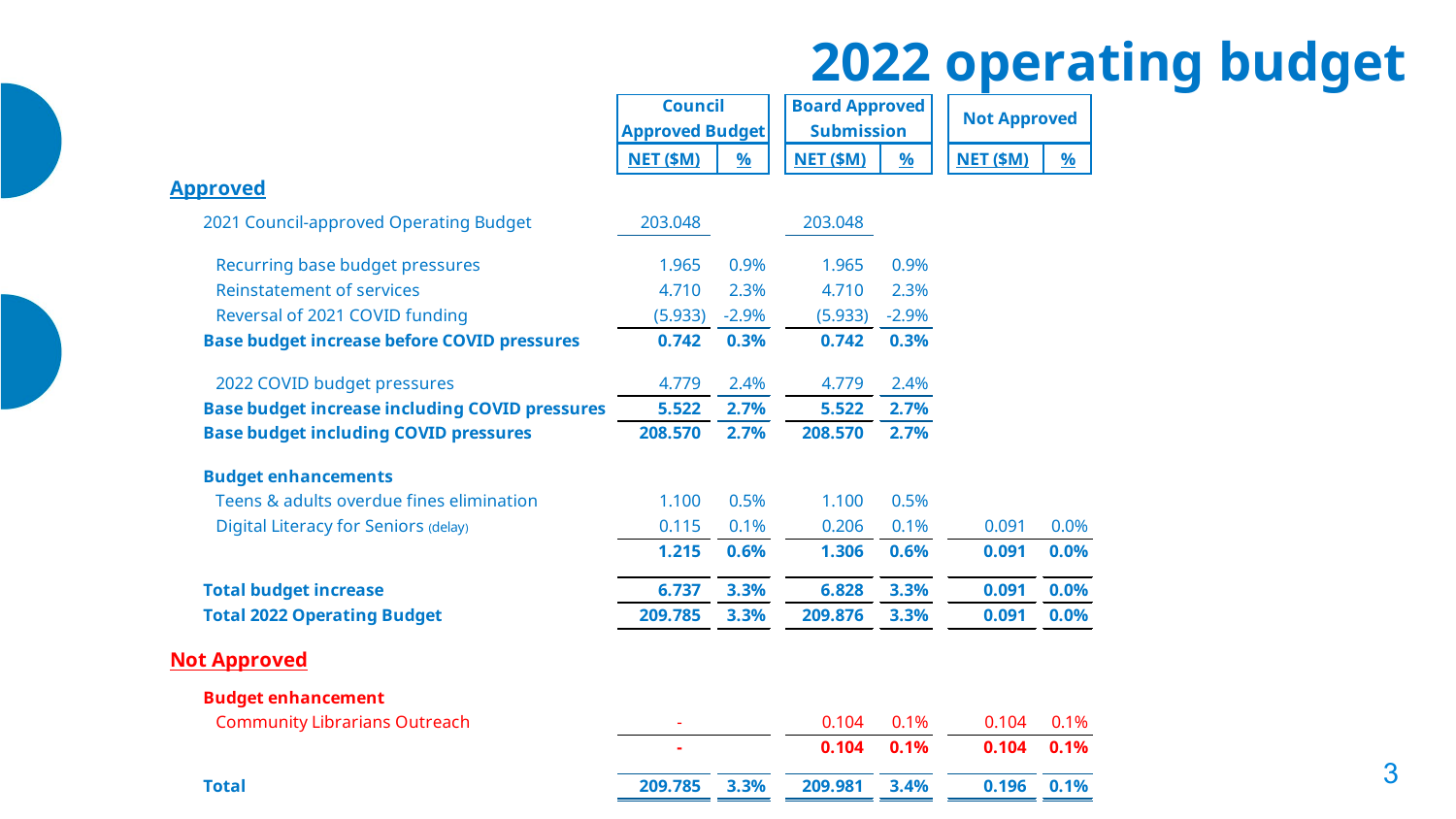# **2022 operating budget**

| <b>Council Approved Budget</b>                     | <b>NET (\$M)</b> | $\%$    |
|----------------------------------------------------|------------------|---------|
|                                                    |                  |         |
| Inflationary, staffing COLA and other increases    | 4.811            | 2.3%    |
| <b>Efficiencies</b>                                | (0.579)          | $-0.3%$ |
| <b>Reintroduction of services</b>                  | 4.710            | 2.3%    |
| <b>Budget to reintroduce and maintain services</b> | 8.941            | 4.3%    |
| <b>Temporary adjustments</b>                       |                  |         |
| Increase in vacancy experience                     | (2.267)          | $-1.1%$ |
| <b>2022 COVID Pressures</b>                        | 4.779            | 2.5%    |
| 2021 COVID Pressures Reversal                      | (5.933)          | $-2.9%$ |
|                                                    | (3.420)          | $-1.6%$ |
| <b>Budget increase before enhancements</b>         | 5.522            | 2.7%    |
| <b>Budget enhancements</b>                         |                  |         |
| Teens & adults overdue fines elimination           | 1.100            | 0.5%    |
| <b>Digital Literacy for Seniors</b>                | 0.115            | 0.1%    |
|                                                    | 1.215            | 0.6%    |
| <b>Total 2022 budget increase</b>                  | 6.737            | 3.3%    |
| <b>Total 2022 Operating Budget</b>                 | 209.785          | 3.3%    |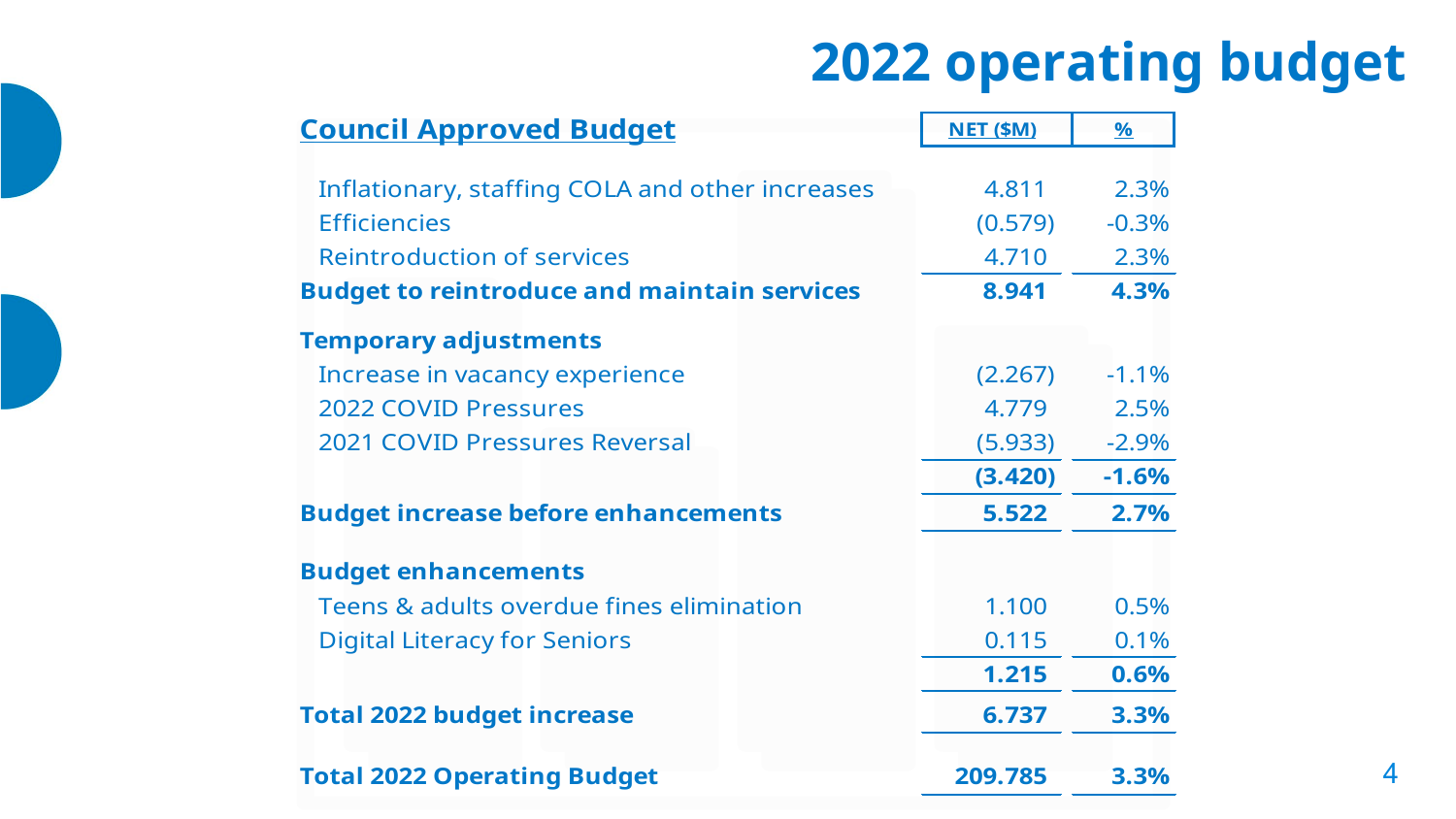# **2022 operating budget** \$228.3 million gross

# where the money **comes from** where the money **goes**